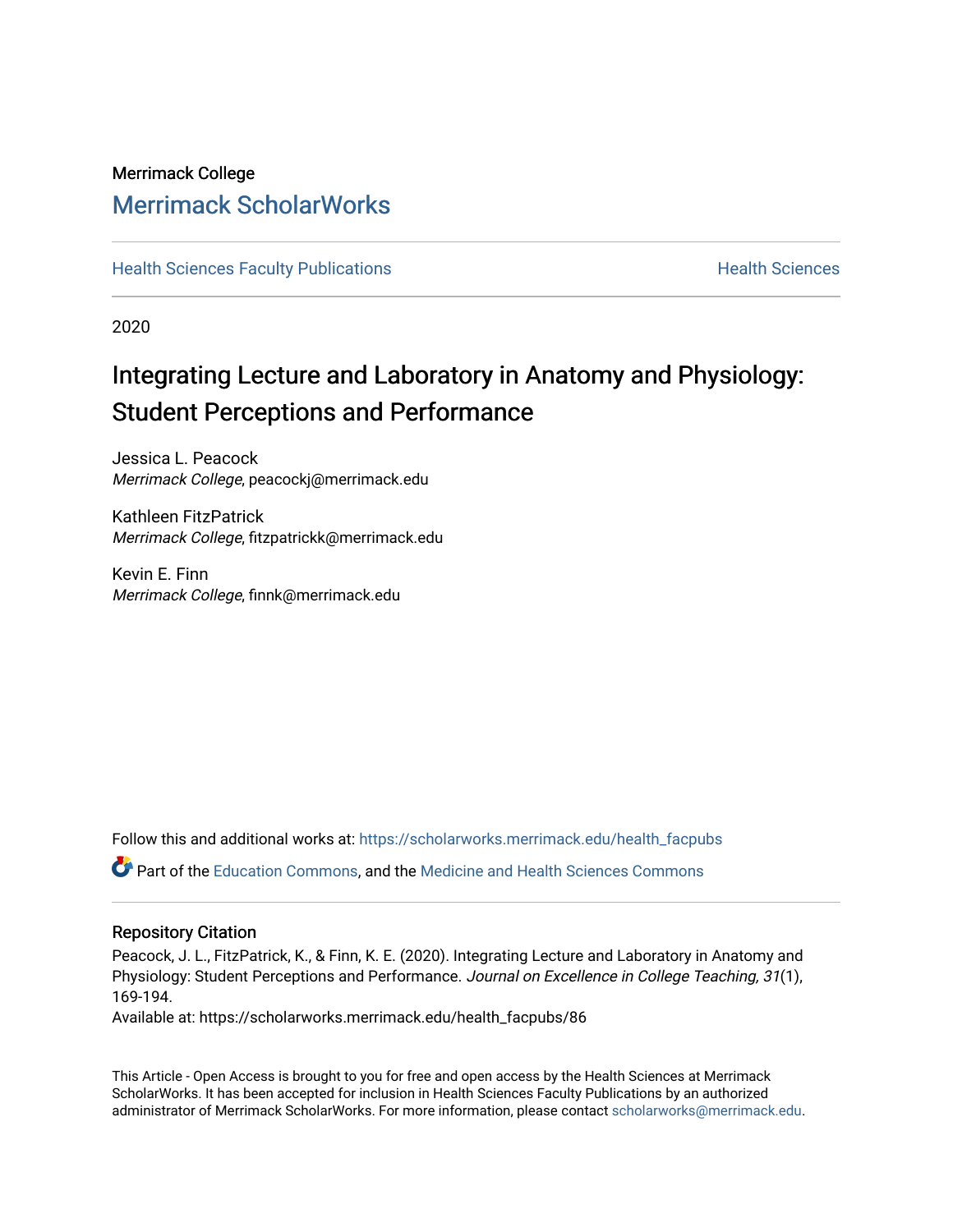Peacock, J. L., FitzPatrick, K, & Finn, K. E. (2020). Integrating lecture and laboratory in anatomy and physiology: Student perceptions and performance. *Journal on Excellence in College Teaching, 31*(1), 169-194.

# **Integrating Lecture and Laboratory in Anatomy and Physiology: Student Perceptions and Performance**

Jessica L. Peacock Kathleen FitzPatrick Kevin E. Finn *Merrimack College*

*The authors determined whether positive perceptions of integrating lecture and lab in Anatomy and Physiology courses persisted from 2015-2018. Students (843) and instructors (56) completed the Student Assessment of Their Learning Gains survey; perceptions were positive and consistent between both groups. Participant narratives identified the ability to immediately apply theoretical knowledge in lab as an important positive attribute in improving student learning. The authors also determined whether student performance rates, including unsatisfactory grades (C-, D, F, W), improved during integrated years. Results showed that unsatisfactory grades fell in the integrated years, while results for quiz and exam grades, compared between integrated and traditional years,xlkw were inconclusive.*

There has been movement away from the traditional lecture form of instruction in college science courses toward more use of active learning (Henderson, Beach, & Finkelstein, 2011). Freeman et al. (2014) collated responses from 338 university instructors to create a definition of active learning: "Active learning engages students in the process of learning through activities and/or discussion in class, as opposed to passively listening to an expert. It emphasizes higher-order thinking and often involves group work" (pp. 8143-8144). One form of active learning involves the integration of lecture and laboratory activities, in which, within the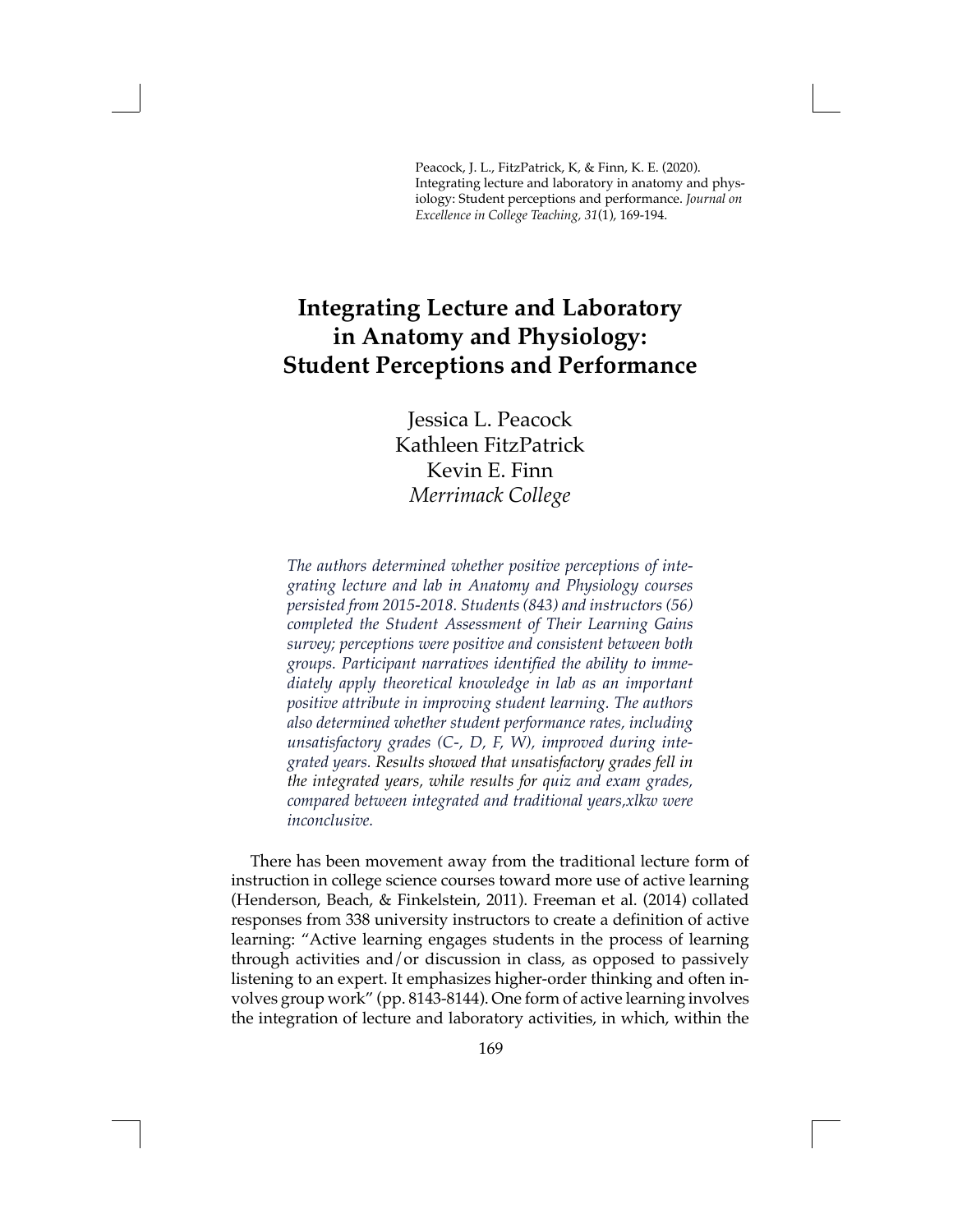same class period, students move back and forth between brief didactic presentations and lab activities designed to illustrate, reinforce, and im mediately apply the theoretical material, typically through group work and discussion.

Several studies have reported positive student response and perfor mance in these integrated courses in the disciplines of physics (Beichner, 2008; Cummings, 2008; Gaffney et al., 2008; Gatch, 2010; Gok, 2011; Hoell warth, Moelter, & Knight, 2005; Kohl, Kuo, & Ruskell, 2008; Yoder & Cook, 2014), chemistry (Bailey, Kingsbury, Kulinowski, Paradis, & Schoonover, 2000; Oliver-Hoyo, Allen, Hunt, Hutson, & Pitts, 2004), microbiology (Lux, 2002), genetics and evolution (Roy, 2003), evolution and ecology (Burrowes & Nazario, 2008; Cummings, 2008; McDaniel, Lister, Hanna, & Roy, 2007), neuroscience (Round & Lom, 2015) and engineering (Ghanat, Grayson, Bubacz, & Skenes, 2018a, b; McPheron, Thangaraj, & Thomas, 2017). Within these integrated courses, investigators used a variety of metrics to measure performance, including standardized national exams, course exams, and rates of unsatisfactory grades and retention. Freeman et al. (2014) conducted a meta-analysis of 225 studies reporting data on student performance in courses using several types of active learning, including integrated courses, compared to their performance in traditional lecture instruction and concluded that active learning techniques increased students' exam scores and reduced failure rates.

In response to the growing evidence of the effectiveness of active learn ing, and in an effort to improve student success, we recently transitioned our Anatomy and Physiology (A&P) courses from the traditional model (with lecture and lab separate) to an integrated studio model. A&P is a critical gateway course typically taken early in the curriculum by students aspiring to careers in the health professions. For several reasons, such as the integrative nature of physiology, the large volume of detailed material, inadequate preparation and study skills, as well as difficulties with the transition to college, many beginning students find this course to be quite challenging (Michael, 2007; Sturges & Maurer, 2013). In our program, as seen elsewhere, prior to 2015 approximately 25% of students received unsatisfactory grades (C- or less) in A&P I (Harris, Hannum, & Gupta, 2004; Sturges & Maurer, 2013; Sturges, Maurer, Allen, Gatch, & Shanker, 2016). These students must repeat the course, delaying their movement through the curriculum, requiring additional courses and expense, and generating frustration and dissatisfaction.

We originally collected performance and perception data for a single semester of integrated A&P I (Finn, FitzPatrick, & Yan, 2017). Student and instructor perceptions of the integration were gathered using the Student

Assessment of Their Learning Gains (SALG) instrument. This online survey tool collects both quantitative and narrative responses regarding perceptions of the helpfulness of various aspects of the course to student learning and of the gains made in various skills and learning (Seymour, Weise, Hunter, & Daffinrud, 2000). The SALG results were quite positive in that both students and instructors identified immediate application of theoretical didactic material in the lab activities and the ability to learn through hands-on activities as important positive features of the new model. This study showed some performance gains in reduced rates of unsatisfactory grades. Nevertheless, it is possible that the positive student responses and improved performance were, in part, a function of the nov elty of the instructional change or were unique to the particular courses or groups of students or instructors. Therefore, it is crucial to determine whether the integrated model is sufficiently robust to continue to gener ate positive and consistent student/instructor responses and improved performance, despite the involvement of different groups of students and instructors with varying levels of experience with the model.

To establish the model's long-term success and, thus, continue our commitment to ongoing assessment of pedagogical changes (Handelsman et al., 2004), we analyzed student and instructor perceptual responses and performance to the integrated approach in three semesters of A&P I and two semesters of A&P II. This analysis included five semesters over a three-year period, with 843 SALG surveys completed by students and 56 surveys by instructors. It allowed us to address three primary ques tions: Did the positive student response to integration persist within a course over time? Were the positive perceptions of integration consistent between students and instructors over repeated offerings of each course? Were the themes raised in narrative responses consistent across time, and between students and instructors? The results reported here support the consistency of positive perceptions of the model.

In regard to student performance, we addressed additional research questions: Did integration result in better performance, as measured in several ways? Did the reduction in weekly instructional time have a neg ative impact on student performance? Did performance improvements in A&P persist for repeated offerings over time? Our results support the positive effect of integration for reducing rates of unsatisfactory grades and mixed results for course quizzes and practical exams.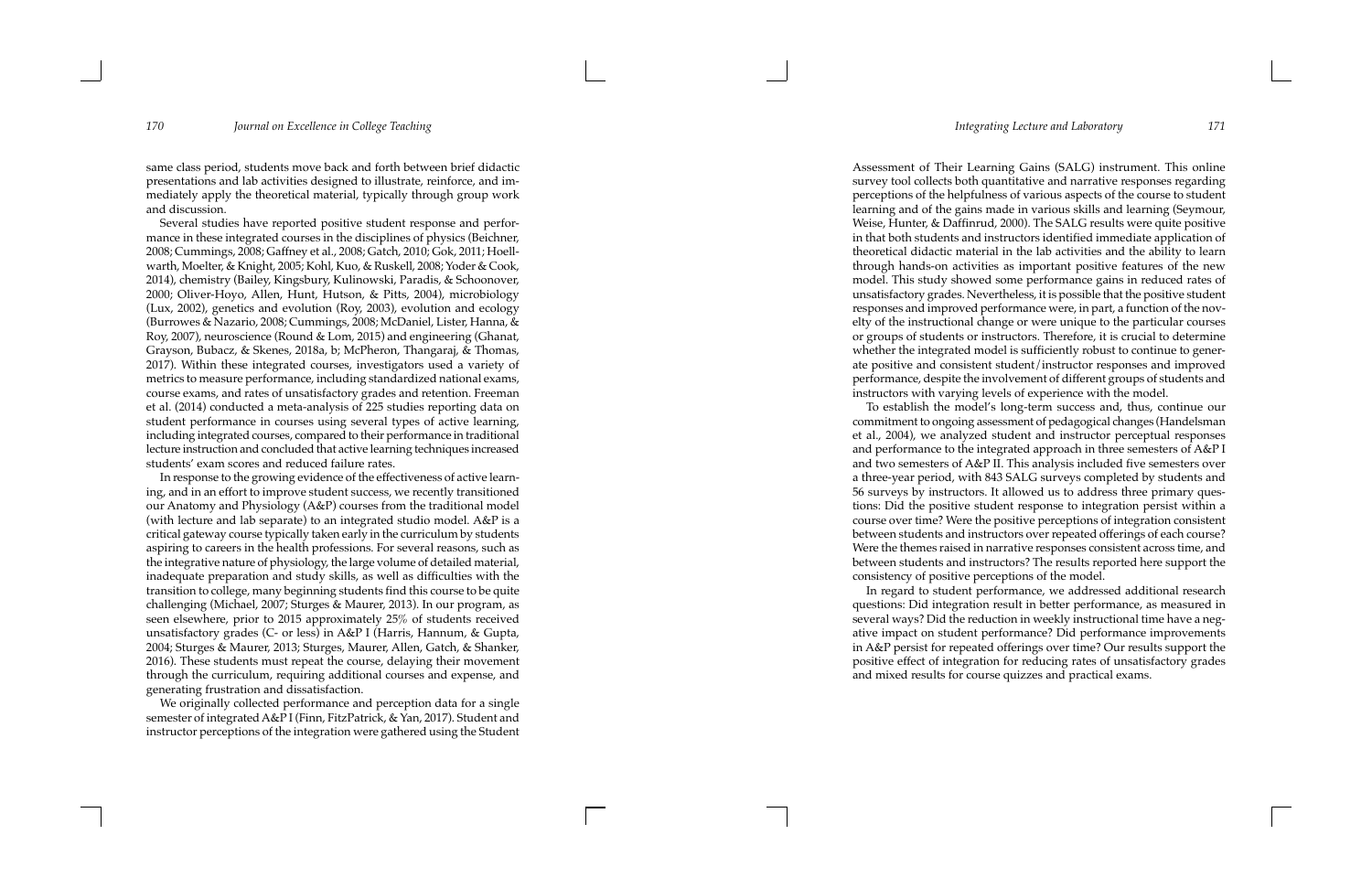# **Method**

# *Context of the Study*

Merrimack College is a private, comprehensive, residential college with ~3200 full-time undergraduate and ~600 graduate students, currently representing 34 states and 35 countries. The population is  $\sim$  47% male and 53% female, most of traditional college age. The School of Health Sci ences enrolls 501 majors (22% in athletic training, 23% in exercise science, 35% in health sciences, 15% in nutritional sciences/public health/rehab sciences, and 5% in undeclared health sciences). Three master's degree programs enroll 99 students; many graduate students hold fellowships as teaching assistants (TAs). The College's Institutional Review Board approved this study.

# *Studio Model Courses*

A&P is a two-semester course (A&P I and A&P II) required for all students in the School of Health Sciences. A&P I covers basic material on cells and tissues and the integumentary, musculoskeletal, and nervous systems, while A&P II covers the endocrine, cardiovascular, respiratory, digestive, lymphatic, and urinary systems. The traditional model course sections met for 75 minutes twice per week, with each section enrolling up to 60 students. The separate laboratory sections met for 150 minutes once per week and enrolled 16 students each (total student in class time = 300 minutes per week).

No. of Students 426 549 197 294 Male  $34.7\%$  30.3% 30.3% 30.3% 30.8%

30.3%

 $7\%$ 426 34.

No. of Students

Male

A&P I was first offered as an integrated studio course In fall 2015 and remained integrated in fall 2016 and 2017. The studio courses were of fered in multiple sections capped at 30 students each and met twice per week for 110 minutes (total in class time = 220 minutes per week). Each section was staffed by one faculty instructor and one graduate TA (with a maximum teacher-to-student ratio of 1 to 15). A&P II adopted the studio model format in spring 2017 and 2018. Demographics appear in Table 1; grading policies appear in Table 2.

### *Assessments and Measures*

### **Student and Instructor Perceptions**

At the end of each integrated semester, students completed the SALG survey (Seymour et al., 2000). Faculty developed and included 12 ad ditional quantitative questions related to the integrated studio model

30.8% 294

 $36.1\%$ 197

*Integrated*  ${\bf Table~1} \label{eq:2.1} {\bf Table~1}$  Student Demographic Distribution by Course for Traditional and Integrated Years (%) *(2017, 2018)* **Student Demographic Distribution by Course for Traditional and Integrated Years (%)**  $A\mathcal{S}P$  II *A&P I A&P II* Traditional<br>(2012, 2013) *(2012, 2013) Traditional Integrated*<br>(2015, 2016, 2017)<br>549 *(2015, 2016, 2017)*  $A\mathcal{S}P$ Traditional<br>(2012, 2013, 2014) *(2012, 2013, 2014) Traditional*

| Female                | 65.2%    | 69.7%   | 63.9%                                                                  | 69.2% |  |
|-----------------------|----------|---------|------------------------------------------------------------------------|-------|--|
| Freshman              | 81.7%    | 75.8%   | 77.6%                                                                  | 67.5% |  |
| Sophomore             | $11.3\%$ | 13.4%   | $10.1\%$                                                               | 19.2% |  |
| Junior                | 3.3%     | $4.9\%$ | $4.0\%$                                                                | 7.3%  |  |
| Senior                | 2.8%     | 5.3%    | $8.1\%$                                                                | 4.5%  |  |
| <b>Health Science</b> | 75.1%    | 81.3%   | 76.7%                                                                  | 85.3% |  |
| <b>Other Majors</b>   | 24.8%    | 18.7%   | 21.3%                                                                  | 14.7% |  |
|                       |          |         | Note. A&P I = Anatomy & Physiology I; A&P II = Anatomy & Physiology II |       |  |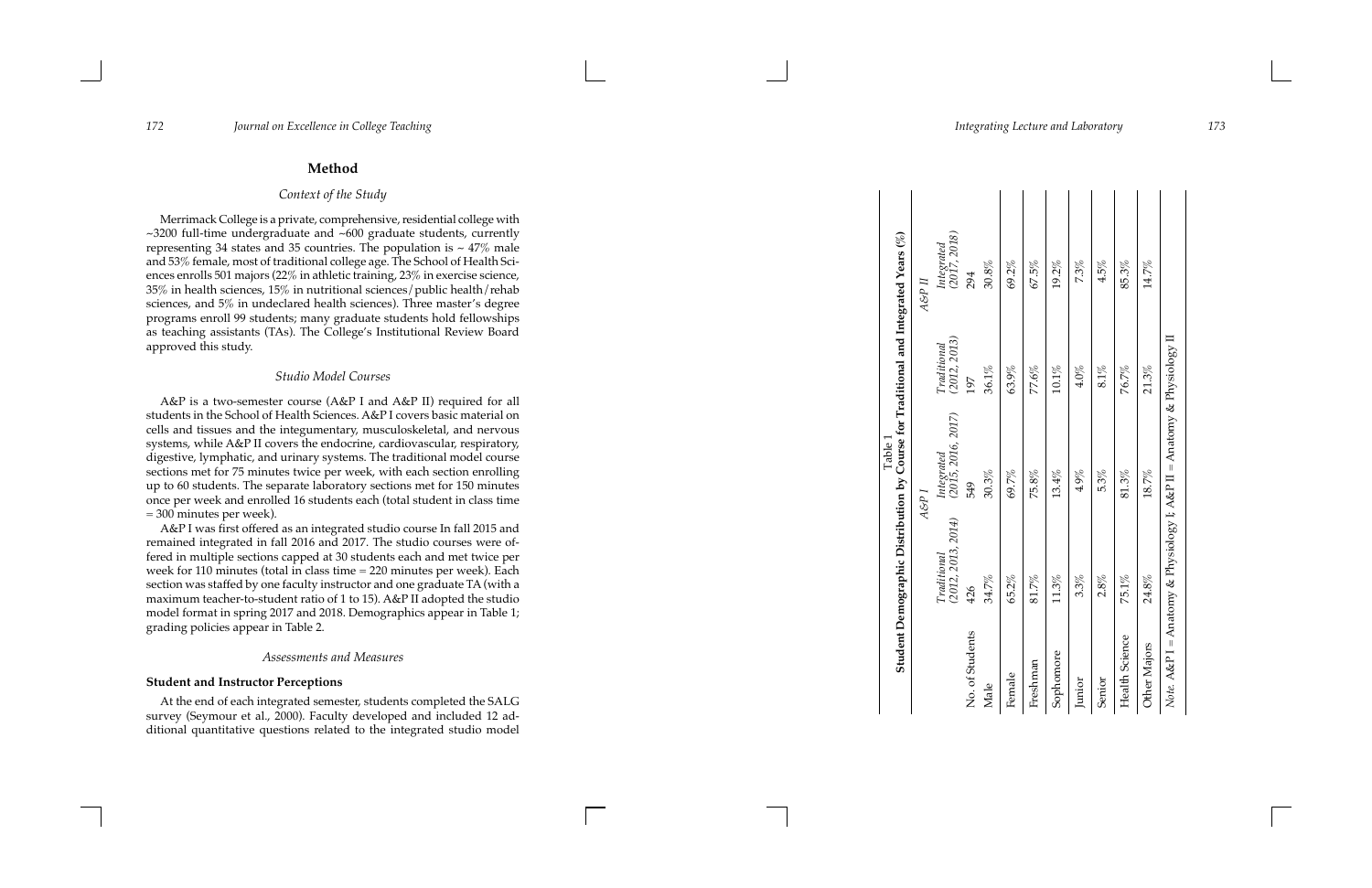using a 5-point Likert scale. A box for narrative responses was added for additional qualitative comments on integration (see Table 3). Instructors and TAs responded to the same questions through a Google form. Student responses were anonymous; instructor and TA responses were not.

To compare perceptions over time when only two integrated semesters were analyzed (A&P II), we used the Mann Whitney U test to compare two independent samples. To compare perceptions across time when three or more semesters were analyzed (A&P I), we used the Kruskal Wallis H tests. To compare student versus instructor perceptions in A&P I and II, we used Mann Whitney U to compare two independent samples. Following significant findings using Kruskal Wallis, we performed *post hoc* testing. For narrative responses among students and instructors, all three researchers read and categorized the narrative comments for all courses as positive, negative, or unrelated, and then assigned them to major themes. The relative frequencies of the appearance of the major themes were then calculated.

# **Student Performance**

To assess changes in performance resulting from integration, numbers of unsatisfactory grades (C-, D, F, W) from traditional years (A&P I in 2012, 2013, 2014; A&P II in 2012, 2013) were compared with the integrated years (A&P I in 2015, 2016, 2017; A&P II in 2017, 2018). For the traditional years, 2012 and 2013 were chosen for analysis for A&P II because they were taught by the same instructor, who had taught the course in a con sistent traditional manner for several years. During the years 2014-16, there was considerable turnover in pedagogy and instructors, resulting in many inconsistencies across sections. In 2017 and 2018, the course was integrated and was taught by the same instructors. Chi-square analyses were used to determine whether the number of students who received grades of C-, D, F, W was significantly higher or lower than the expected values, which were calculated based on the proportion of the students compared to other years.

Grades on quizzes, each covering a different body region, from tra ditional years were compared with grades for the integrated years for A&P I using independent group *t* tests. Independent group *t* tests were also used to compare midterm and final practical exam grades from tra ditional years, compared with the integrated years for both A&P I and II. The content and format of the in-class quizzes in A&P I were very similar across both models. Practical exams in both semesters were based on timed identification of structures and functions. The content and the format of the practical exams were similar, but not identical, across models. All statistical analysis was performed in SPSS, and alpha was set at *p* < 0.05.

|                                                                        |       | Comparison of A&P I and A&P II Grading Policies in Traditional and Integrated Years<br>Table 2 |     |
|------------------------------------------------------------------------|-------|------------------------------------------------------------------------------------------------|-----|
|                                                                        |       | A&P <sub>I</sub>                                                                               |     |
| Traditional - 2012, 2013, 2014                                         |       | Integrated - 2015, 2016, 2017                                                                  |     |
| Quizzes/Final Exam                                                     | 60%   | Quizzes/Final Exam                                                                             | 40% |
| Pre-Class Reading Quizzes                                              | $3\%$ | Pre-Class Reading Quizzes                                                                      | 5%  |
| Connect <sup>TM</sup> Assignments                                      | 7%    | Connect <sup>TM</sup> Assignments                                                              | 15% |
| Lab Practical Exams                                                    | 15%   | Learn Smart Assignments                                                                        | 5%  |
| Weekly Lab Assignments                                                 | 15%   | Lab Practical Exams                                                                            | 15% |
|                                                                        |       | Writing Assignments                                                                            | 20% |
|                                                                        |       | A&P II                                                                                         |     |
| Traditional - 2012, 2013                                               |       | Integrated - 2017, 2018                                                                        |     |
| Quizzes/Final Exam                                                     | 60%   | Quizzes/Final Exam                                                                             | 40% |
| Pre-Class Reading Quizzes                                              | $3\%$ | Pre-Class Reading Quizzes                                                                      | 5%  |
| Connect <sup>TM</sup> Assignments                                      | 7%    | Connect <sup>TM</sup> Assignments                                                              | 15% |
| Lab Practical Exams                                                    | 15%   | Learn Smart Assignments                                                                        | 5%  |
| Weekly Lab Assignments                                                 | 15%   | Lab Practical Exams                                                                            | 15% |
|                                                                        |       | Writing Assignments                                                                            | 20% |
| Note. A&P I = Anatomy & Physiology I; A&P II = Anatomy & Physiology II |       |                                                                                                |     |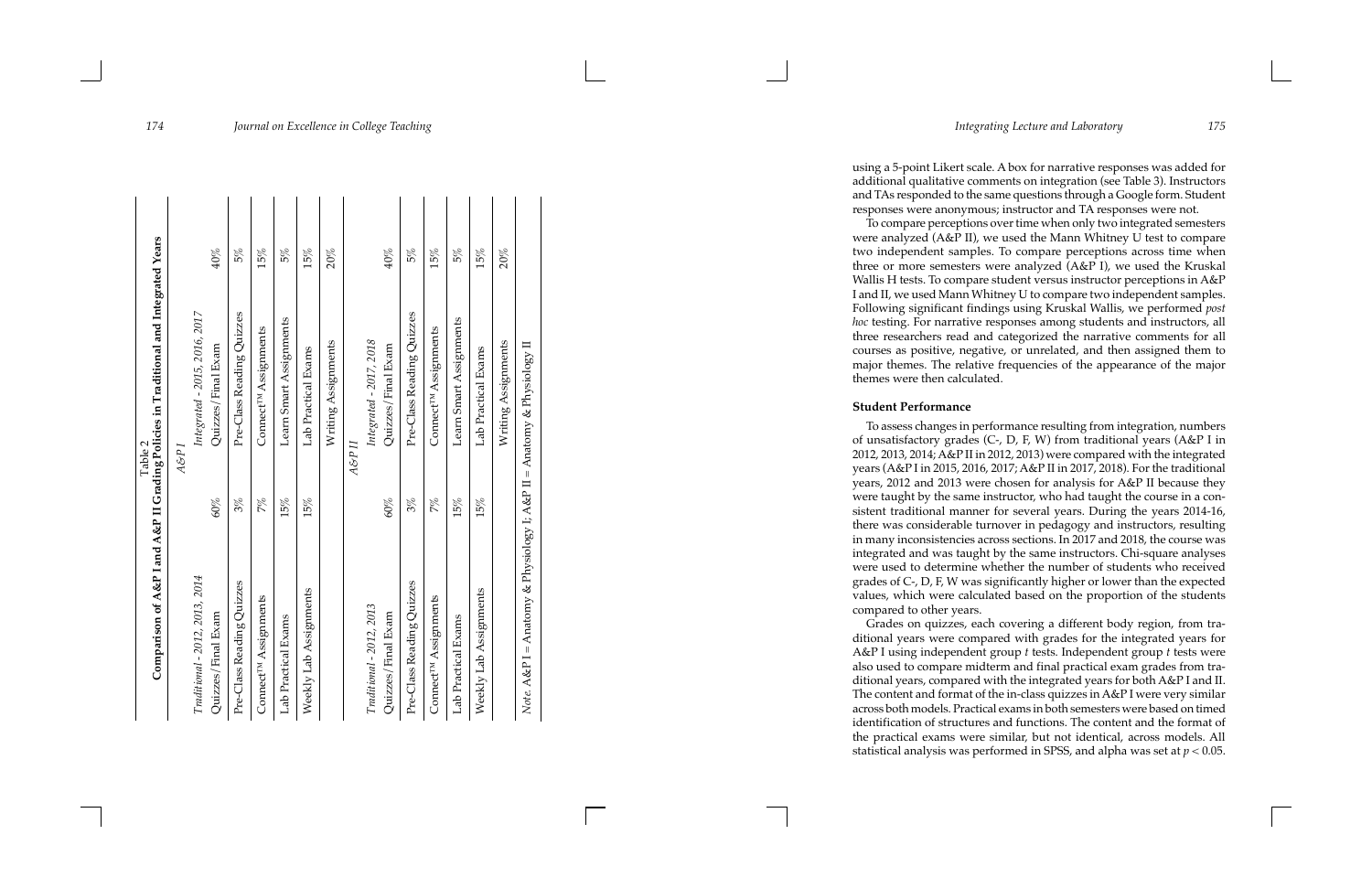# **Results**

# *Student and Instructor Perceptions*

# **Numerical Responses**

Data on the mean and median scores for the average ratings of the 12 instructor-added SALG survey questions for students and instructors are shown in Table 4. On the numerical questions for A&P I and A&P II, median scores of the average ratings of the 12 questions were quite high (>4 [out of 5], indicating much help/good gain) for students across all semesters. Kruskal-Wallis H tests indicated no statistically significant differences ( *p* > 0.05) between the median scores for students across re peated offerings for A&P I. In A&P II, Mann-Whitney U tests indicated no statistically significant differences  $(p > 0.05)$  between the median scores for students for the two integrated semesters.

For A&P I, the positive perceptions of integration were consistent over repeated offerings over time, as indicated by non-significant Mann-Whit ney U tests (*p >* .05*).* On average, students and instructors had positive and similar perceptions across repeated course offerings. For A&P II (spring 2017 and 2018), median scores were statistically higher ( *p* < .05) for students than for instructors, indicating that student perceptions of the integrated model were more positive than instructor perceptions.

# **Narrative Responses**

The SALG narrative comments for all studio courses were read, coded as positive, negative, or not applicable, and classified into major themes; some comments represented more than one theme (see Tables 5 and 6). Comments on other themes unrelated to the model are not represented in the tables. In A&P I (2015, 2016, and 2017), student comments were  $\sim 83\%$ positive and ~17% negative, a more than 4-to-1 positive ratio across three integrated semesters. Student comments on integration remained positive when A&P II became integrated in spring 2017, aligning almost identi cally with comments for A&P I. Positive comments related to immediate application of material. One student commented, "when we finished the lecture we applied this knowledge in lab [for]identifying the landmarks, which helped me better understand the content."

The ability to work hands-on with models and to visualize structures was also identified by students as a positive theme, for example, "the learn ing piece was intensified because after I learned about a bone or muscle I could look at a model and move it to see its actions." Some comments did identify that insufficient time was devoted to some topics and/or that

| How much did the following aspects of the class help student learning?                                                                                                                                                   |
|--------------------------------------------------------------------------------------------------------------------------------------------------------------------------------------------------------------------------|
|                                                                                                                                                                                                                          |
| - Integration of lecture and lab activities                                                                                                                                                                              |
| - Presence of graduate teaching assistants in class                                                                                                                                                                      |
| As a result of the integration of lecture and lab, what gains did you make in each of the following?                                                                                                                     |
| - Engaging in active learning                                                                                                                                                                                            |
| - Increasing participation and involvement in class                                                                                                                                                                      |
| - Maintaining attention during class                                                                                                                                                                                     |
| - Applying material immediately during class                                                                                                                                                                             |
| - Providing feedback about understanding of material                                                                                                                                                                     |
| - Encouraging class participation                                                                                                                                                                                        |
| - Encouraging class attendance                                                                                                                                                                                           |
| - Providing a way to study for exams                                                                                                                                                                                     |
| - Promoting discussion/collaboration with instructors and peers                                                                                                                                                          |
| - Improving understanding of material and performance                                                                                                                                                                    |
| and lab activities, compared with separate lecture and lab periods (as experienced in other college<br>Please provide any additional comments on the advantages/disadvantages of integrating lecture<br>science classes) |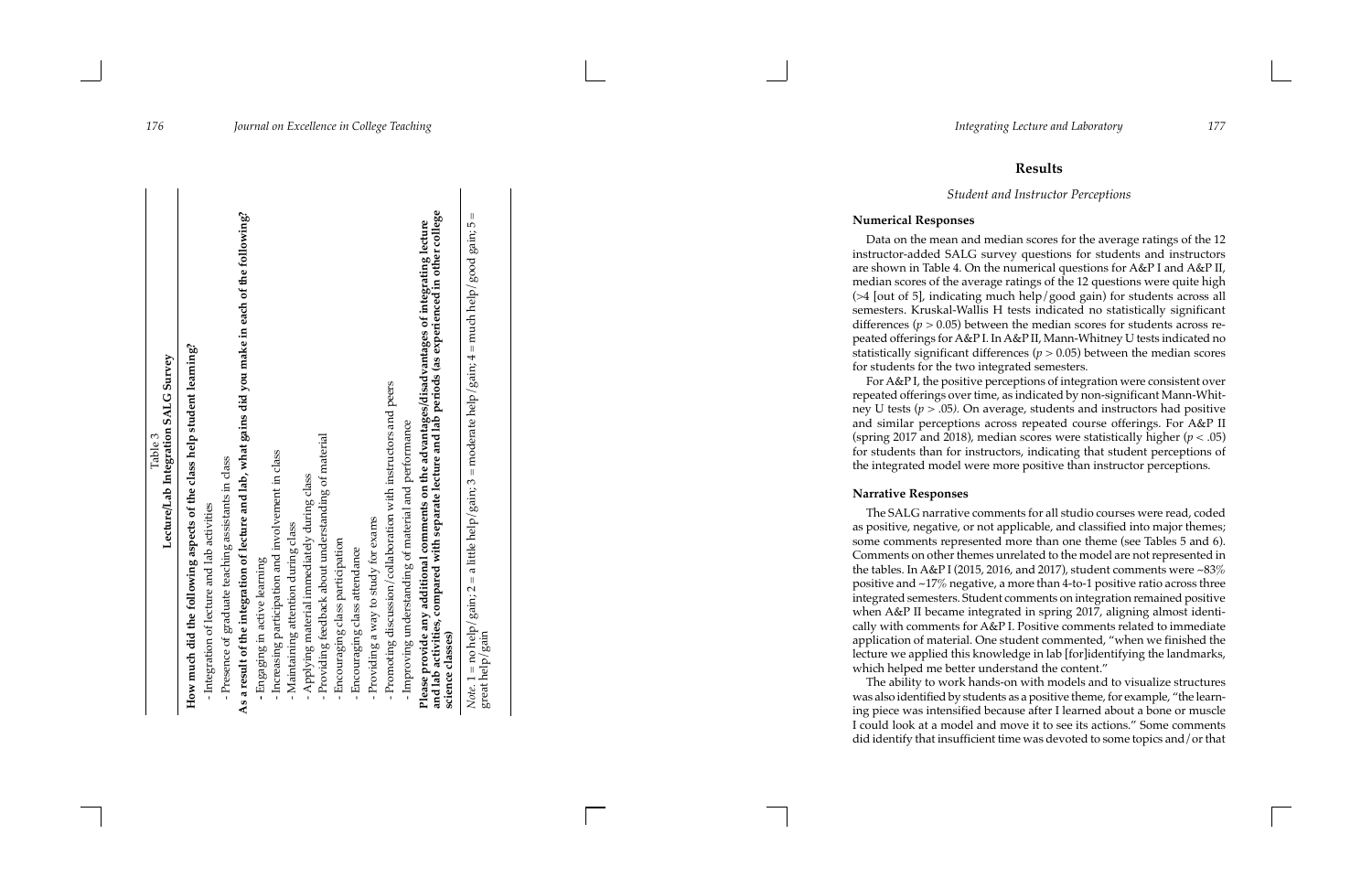|                 |                                                          | Lecture/Lab Integration SALG Survey for A&P I and A&P II (2015, 2016, 2017, 2018)<br>Table 4                 |                    |               |
|-----------------|----------------------------------------------------------|--------------------------------------------------------------------------------------------------------------|--------------------|---------------|
|                 | Z                                                        | Median of Means                                                                                              | M, SD              | Response Rate |
| <b>A&amp;PI</b> |                                                          |                                                                                                              |                    |               |
| F2015           | $S = 174$                                                | $S = 4.4$                                                                                                    | $S = 4.2 \pm 0.1$  | $S = 85\%$    |
|                 | $I = 13$                                                 | $I = 4.3$                                                                                                    | $I = 4.3 \pm 0.3$  | $I=92\%$      |
| F2016           | $S = 182$                                                | $S = 4.4$                                                                                                    | $S = 4.2 \pm 0.1$  | $S = 76%$     |
|                 | $I = 12$                                                 | $l = 4.4$                                                                                                    | $I = 4.3 \pm 0.3$  | $I = 100\%$   |
| F2017           | $S = 193$                                                | $S = 4.1$                                                                                                    | $S = 4.0 \pm 0.1$  | $S = 63%$     |
|                 | $I = 13$                                                 | $I=4.1$                                                                                                      | $I = 4.2 \pm 0.2$  | $I=100\%$     |
| $A & F \Pi$     |                                                          |                                                                                                              |                    |               |
| S2017           | $S = 154$                                                | $S = 4.4*$                                                                                                   | $S = 4.2 \pm 0.1$  | $S = 64\%$    |
|                 | $I = 9$                                                  | $I = 3.9$                                                                                                    | $I = 3.9 \pm 0.13$ | $I=100\%$     |
| S2018           | $S = 140$                                                | $S = 4.5*$                                                                                                   | $S = 4.2 \pm 0.1$  | $S = 84\%$    |
|                 | $l = 9$                                                  | $= 3.8$                                                                                                      | $I = 3.7 \pm 0.4$  | $I=100\%$     |
| and 2018.       | Note. $N =$ sample size; $S =$ students; I = instructors | $*$ In A&P II, student perceptions were significantly higher $(p < .05)$ than instructor perceptions in 2017 |                    |               |

**Total Negative%** Too Little Time% 13.5 Nonspecific Negative%

**Narrative Survey Comments** 

**Total Number of Contents Total Positive**% Immediate Applications% Nonspecific Positive% 15.8 Hands -on with Models% 13.1

**Total Negative**% Too Little Time% Nonspecific Negative%

| Table 5                        |                                                                  |
|--------------------------------|------------------------------------------------------------------|
| $A\&P$ I<br>(2015, 2016, 2017) | $A\&PII$<br>(2017, 2018)                                         |
| 199                            | 90                                                               |
| 83.9%                          | 86.7%                                                            |
| 33.6%                          | 21.1%                                                            |
| 30.1%                          | 51.1%                                                            |
| 14.1%                          | 13.3%                                                            |
| 6.1%                           | 1.1%                                                             |
| 16.1%                          | 13.3%                                                            |
| 13.5%                          | 6.7%                                                             |
| 2.6%                           | $2.2\%$                                                          |
| $0.0\%$                        | 4.4%                                                             |
|                                | Narrative Survey Comments by Students in Integrated A&P I and II |

*Note.* A&P I = Anatomy & Physiology I ; A&P II = Anatomy & Physiology II

| Table 6<br>by Instructors in Integrated A&P I and II |                        |
|------------------------------------------------------|------------------------|
| $A\&P$ I<br>(2015, 2016, 2017)                       | A&P II<br>(2017, 2018) |
| 38                                                   | 18                     |
| 71.0%                                                | 72.2%                  |
| 42.1%                                                | $44.4\%$               |
| $15.8\%$                                             | 22.2%                  |
| 13.1%                                                | 5.6%                   |
| 29.0%                                                | 27.8%                  |
| 26.3%                                                | $16.7\%$               |
| 2.7%                                                 | $11.1\%$               |

*Note.* A&P I = Anatomy & Physiology I; A&P II = Anatomy & Physiology II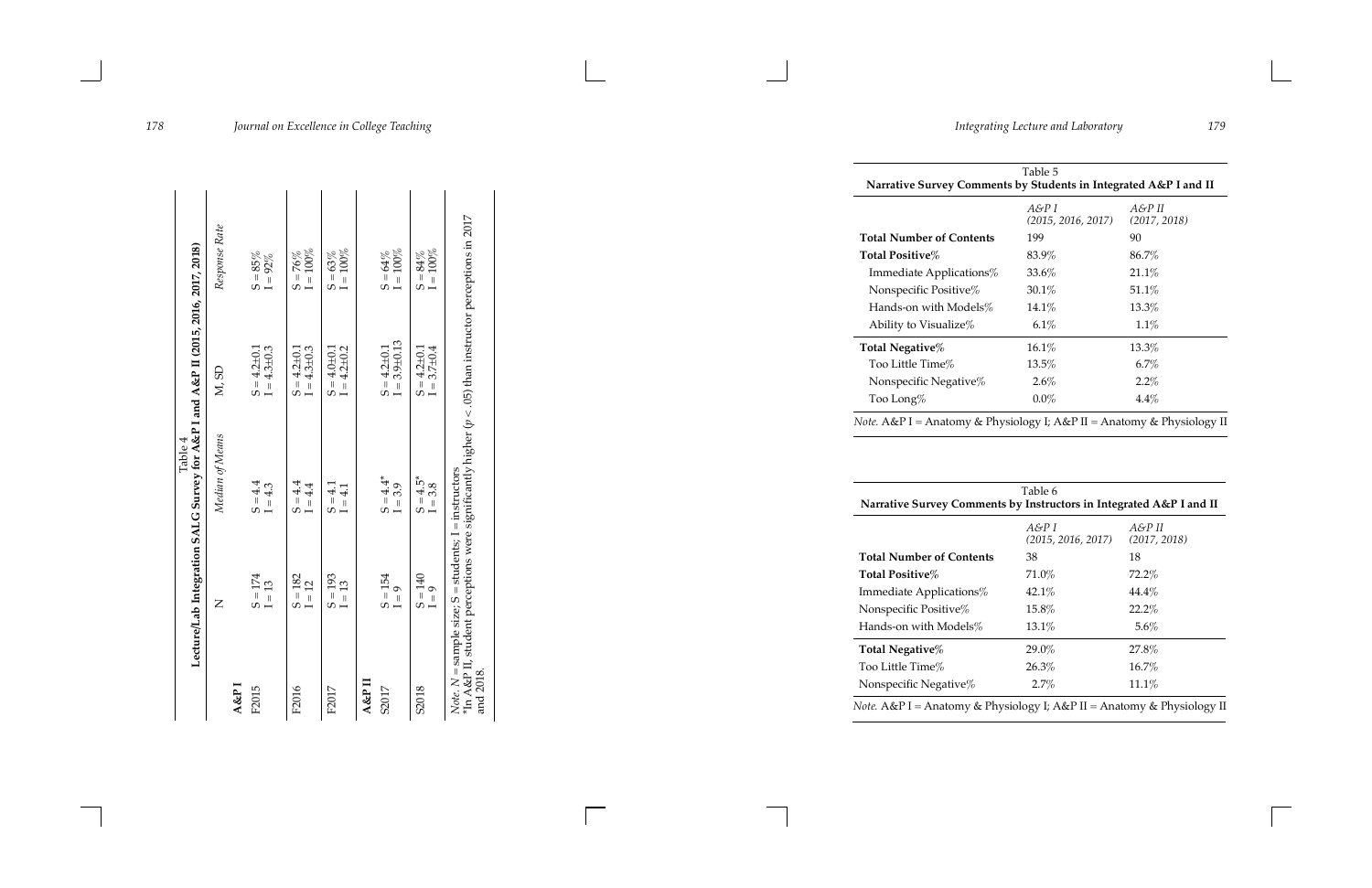the pace seemed too fast. In both courses, instructors noted immediate application and hands-on work as a positive. An instructor stated, "the ability to teach content and then immediately facilitate an activity that promotes student engagement and direct hands on experience is a key asset to content understanding and retention." Some instructors also identified there being too little instructional time as an issue and there were a few comments on poor motivation of some students.

### *Student Performance*

### **Unsatisfactory Grades**

The rate of unsatisfactory grades (C-, D, F, W) in A&P I and II in the integrated years were compared to unsatisfactory grade rates for each tra ditional year (see Table 7). Students who receive a C- or lower grade must repeat the course and earn a C or better to move on to the next course in the sequence. In A&P I, results showed the lowest rates of unsatisfactory grades in the integrated years. The studio model years had a mean unsat isfactory grade rate of 17.3% compared to 27.6% in the traditional years, a greater than 10% decrease. While these rates increased 5.7% from 2015 to 2016, unsatisfactory rates remained lower across all integrated years compared to any year in the traditional model. This is especially clear in the reduction in withdrawal rates in 2015 (to 2.2%) and 2017 (to 5.2%), compared with a high of 12.9% in 2013, when the C or better requirement was instituted.

The chi–square test for grade distributions in A&P I showed that the distribution was significantly different from the expected value,  $\chi^2$  (10, 32.79, *p* < .001). The *post hoc* chi-square test showed that the percentage of students who received C and above grades in 2015 and 2017 was signifi cantly higher than the expected values. The percentage of students who withdrew in 2015 and 2017 was significantly lower than the expected value, with both  $p$  values < 0.003 (compared to an adjusted  $p$  value of .003). The withdrawal rate was slightly higher in 2016 than in 2015 and 2017.

In A&P II, the rates of unsatisfactory grades were less consistent be tween traditional and integrated years compared to A&P I. Unsatisfactory rates dropped to 5.2% and 4.3% during the integrated semesters. The withdrawal rate was 1.9% in 2017 and 1.4% in 2018, compared with a high of 5.6% in 2013 using the traditional model. The chi-square test for grade distributions in A&P II showed that the distribution was signifi cantly dif-ferent from the expected value, χ<sup>2</sup> (6, 55.50,  $p$  <.001). The *post hoc* chi-square test showed that the percentage of students who received an unsatisfactory grade (C-, D, W, F) in 2012 and 2013 was significantly higher

than the expected value. The percentage of students who received a C an above in 2017 and 2018 was significantly higher than the expected values, with both *p* values < 0.004 (compared to an adjusted *p* value of .004).

# **Quiz and Practical Exam Grades**

Table 8 illustrates A&P I and II average midterm and final lab practi cal exam grades between the traditional and integrated years. In A&P I, average midterm practical grades were significantly higher in traditional

|                                                                                                                                            | Rate as (%) of Satisfactory/Unsatisfactory Grades | Table 7<br>During Traditional & Integrated Semesters |                  |         |
|--------------------------------------------------------------------------------------------------------------------------------------------|---------------------------------------------------|------------------------------------------------------|------------------|---------|
|                                                                                                                                            | A,B,C                                             | $C$ -, $D$ , $W$ , $F$                               | $C$ -, $D$ , $F$ | W       |
| A&P I                                                                                                                                      |                                                   |                                                      |                  |         |
| $F2012$ (Tr)                                                                                                                               | 68.5%                                             | 31.5%                                                | 23.1%            | 8.5%    |
| F2013(Tr)                                                                                                                                  | 72.9%                                             | 27.1%                                                | 14.2%            | 12.9%   |
| $F2014$ (Tr)                                                                                                                               | 76.2%                                             | 23.8%                                                | 16.7%            | 7.0%    |
| F2015(In)                                                                                                                                  | $84.8\%$                                          | 15.2%                                                | 12.9%            | $2.2\%$ |
| F2016(In)                                                                                                                                  | 79.1%                                             | 20.9%                                                | 9.9%             | 10.9%   |
| F2017(In)                                                                                                                                  | $85.0\%$                                          | 15.0%                                                | 9.8              | $5.2\%$ |
| A&P II                                                                                                                                     |                                                   |                                                      |                  |         |
| $S2012$ (Tr)                                                                                                                               | 74.3%                                             | $25.8\%$ <sup>*</sup>                                | 20.8%            | 5.0%    |
| S2013(Tr)                                                                                                                                  | 70.1%                                             | 29.9%*                                               | 24.3%            | 5.6%    |
| S2017(In)                                                                                                                                  | 94.8%^                                            | 5.2%                                                 | 3.2%             | 1.9%    |
| S2018(In)                                                                                                                                  | 95.7%^                                            | 4.3%                                                 | 2.8%             | 1.4%    |
| <i>Note.</i> Tr = traditional model; In = integrated model. The requirement for a C or<br>better grade was instituted with the 2013 class. |                                                   |                                                      |                  |         |

better grade was instituted with the 2013 class. <sup>+</sup>In A&P I, the percentage of students who received C and above grades in 2015 and 2017 was significantly higher than the expected values indicated by *post -hoc* chi square tests; both *p* values < 0.003 (compared to adjusted *p* value of .003).  $^{\perp}$ In A&P I, the percentage of students who withdrew in 2015 and 2017 was significantly lower than the expected value ; both *p* values < 0.003 (compared to adjusted *p* value of .003). \*In A&P II, the percentage of students who received an unsatisfactory grade (C -, D, W, F) in 2012 and 2013 was significantly higher than the expected values. ^In A&P II, the percentage of students who received C and above grades in 2017 and 2018 was significantly higher than the expected values; both *p* values < 0.004 (compared to adjusted *p* value of .004).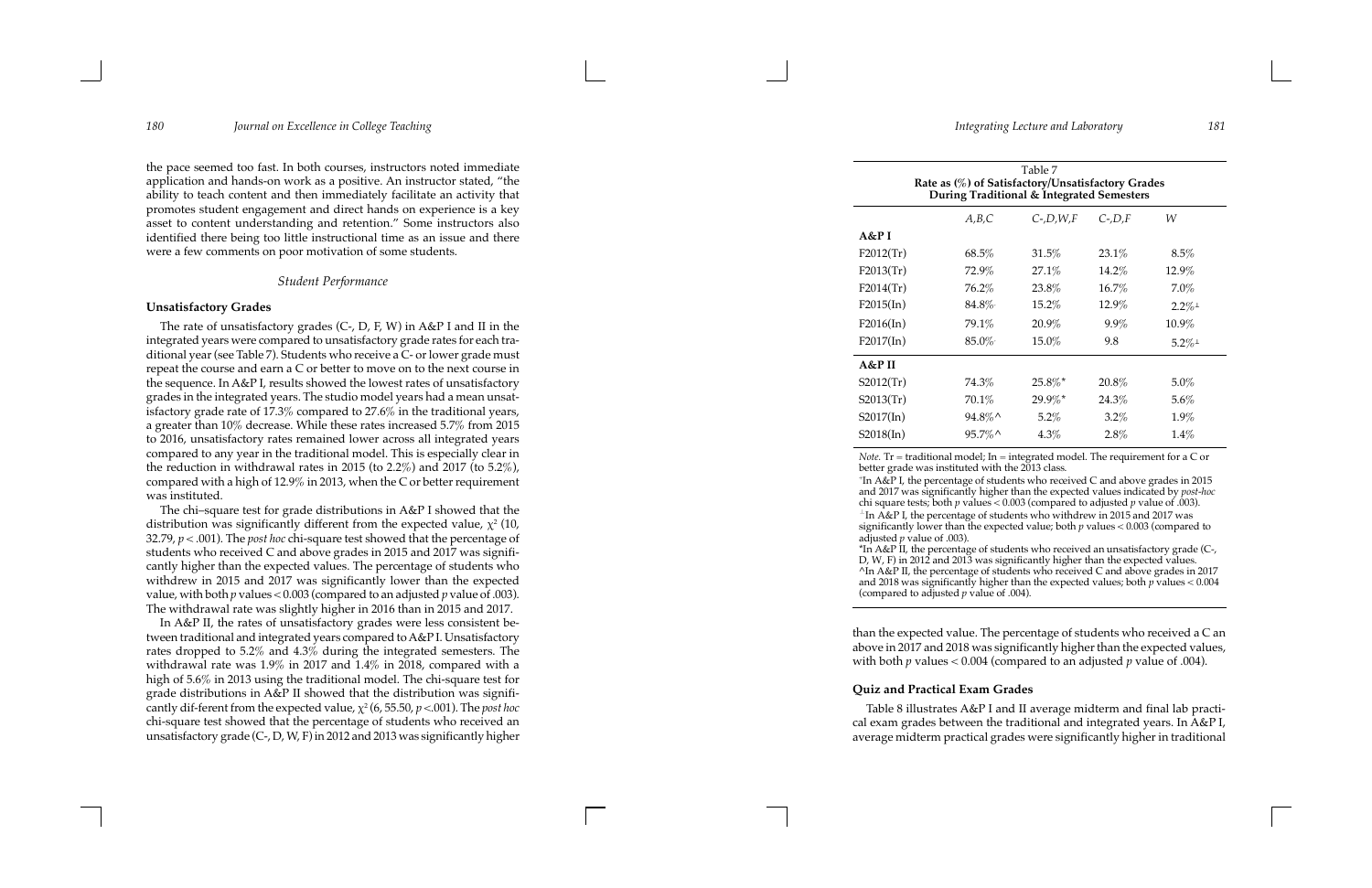years compared to integrated years, whereas in A&P II, midterm practical grades were higher with integration, *p* < .05. No differences were reported for final practical grades between traditional and integrated semesters for A&P I; however, final practical grades were significantly higher for A&P II during integrated years ( *p* < .05). While average midterm practical grades in A&P I were higher in traditional years compared to integrated years, and no differences were observed with final practical grades between the two models, students' performance improvement (measured as the % gained from the midterm to final practical) was highest in all integrated years.

Table 9 illustrates A&P I average quiz scores between the traditional and integrated years for five content areas. Results showed significant differences between the two models with all *p* values <.001. For muscle physiology and upper extremity content areas, average quiz scores during the integrated years were significantly higher than during the traditional years, *p* < .001. In contrast, average quiz scores for the terminology and the nervous system content areas were significantly higher in the tradi tional years,  $p < .001$ . There were no differences for the lower extremity content areas.

# **Discussion**

Previously, we reported positive student and instructor perceptions of integration and reduced rates of unsatisfactory grades in one semester of first-year A&P I (Finn et al., 2017). To determine whether these positive responses and performance improvements were intrinsic to the pedagogy of the model, and persisted over time, we collected data from two subse quent semesters of integrated A&P I as well as data from two semesters of integrated A&P II.

## *Student and Instructor Perceptions*

In the area of perceptions, we addressed three research questions: Did the positive student response to integration persist within a course over time? Were the positive perceptions of integration consistent between students and instructors over repeated offerings of each course? Were the themes raised in narrative responses consistent across time, and between students and instructors?

A&P I and II vary in content and lab activities. Nevertheless, in the 843 student surveys and 56 instructor surveys there was consistency in the quantitative ratings of the model. All student median and mean ratings were 4.00 (out of 5.00) and above. In comparing student responses across

 $\operatorname{Gain}$ *Midterm Final* Gain Table 8<br>Comparison of Midterm and Final Practical Grades<br>Between Traditional and Integrated Years in Anatomy & Physiology, 2012-2018 **Between Traditional and Integrated Years in Anatomy & Physiology, 2012-2018 Comparison of Midterm and Final Practical Grades**   $\rm{G}$ *M SD M SD* Final  $\boldsymbol{\Sigma}$ Midterm  $\mathbb{G}\mathbb{S}$  $\boldsymbol{\Sigma}$ 

**A&P I** 

 $2012, 2013, 2014$  (Tr)  $70.40\%$   $15.40\%$  68.80%  $17.98\%$   $17.98\%$ 

 $15.40\%$ 

 $70.40\%$ 

2012, 2013, 2014 (Tr)

 $68.80\%$ 

 $-2.11\%$ 

 $17.98\%$ 

| 2015, 2016, 2017 (In) 60.26%                                                                                                                                                                                                                                                                                                                                                                                                                                                                       |                  | 17.40%    | 71.26%    | 16.26%    | 18.13%    |  |
|----------------------------------------------------------------------------------------------------------------------------------------------------------------------------------------------------------------------------------------------------------------------------------------------------------------------------------------------------------------------------------------------------------------------------------------------------------------------------------------------------|------------------|-----------|-----------|-----------|-----------|--|
| A&P II                                                                                                                                                                                                                                                                                                                                                                                                                                                                                             |                  |           |           |           |           |  |
| 2012, 2013 (Tr)                                                                                                                                                                                                                                                                                                                                                                                                                                                                                    | 70.10%           | $12.02\%$ | 72.68%    | $11.48\%$ | $3.68\%$  |  |
| 2017, 2018 (In)                                                                                                                                                                                                                                                                                                                                                                                                                                                                                    | $81.56\%$ $^{+}$ | $16.40\%$ | $80.14\%$ | $14.00\%$ | $-1.74\%$ |  |
| Note. A&P I = Anatomy & Physiology I; A&P II = Anatomy & Physiology II; Tr = traditional model; In<br>"indicates average midterm practical grades in A&P I were significantly higher when the traditional<br>"Indicates average midterm and final practical grades in A&P II were, on average, significantly<br>greater when the integrated model was used compared to the traditional model, $p < 0.01$ .<br>model was implemented compared to the integrated $p < .001$ .<br>= integrated model. |                  |           |           |           |           |  |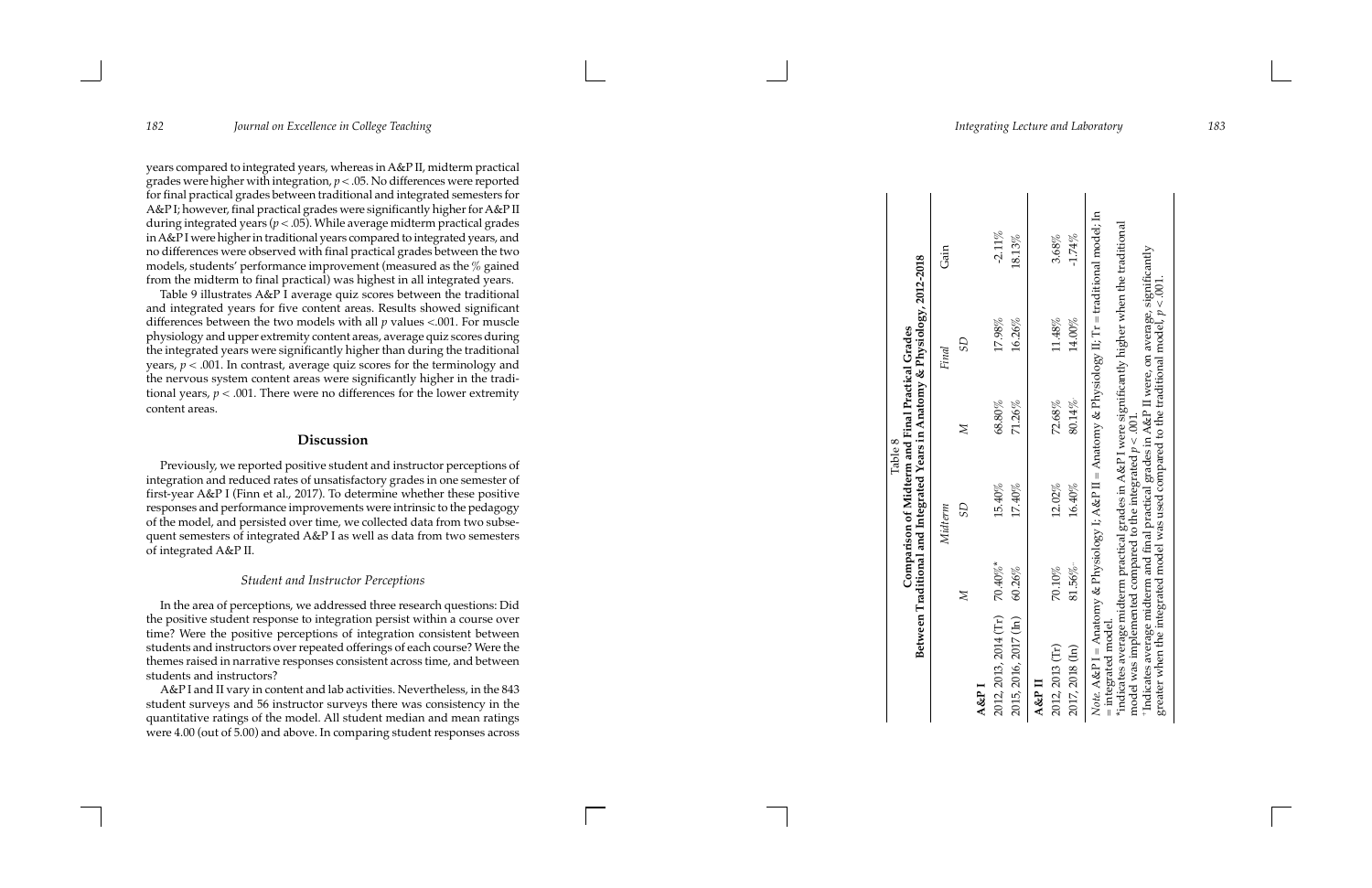repeated offerings of the same course, there were no statistically significant differences, indicating consistency in student responses.

The narrative comments gathered from both students and instructors in the integrated courses were predominantly positive. Most frequently noted was the ability to apply theoretical material immediately in handson laboratory activities. Negative comments were less frequent (mostly less than 20%) and related primarily to lack of instructional time. Within a given academic year, the comments for A&P II were quite similar to those for A&P I, given that the same students constituted the sample.

A&P II students rated the integrated course model more highly than instructors did in both spring 2017 and 2018; the primary issue for in structors seemed to be insufficient instructional time. One graduate TA commented, "I know when I took A&P II we covered so much more detail than we did this semester, and I feel this gap of 2 hours plays a major role and can't be overlooked." Another instructor noted, "I think that the separate lecture and labs gives the students more time with the material. I feel as though the combined lecture and lab makes the class feel rushed." Comments about lack of time or the pace of the course being too fast are a regular feature of student teacher course evaluations overall. It is always a challenge to address this issue in a way that the majority of students are comfortable, both accommodating those who are struggling while still holding the interest of the higher-performing students. Although some students mentioned the lack of instructional time, this seemed to be outweighed by the ability to apply material immediately, which many students connected to improved learning and understanding. One approach to address this issue may be to offer regular weekly optional open lab times, staffed by instructors or TAs, instead of offering these only around the time of practical exams.

This study includes a large sample size (843 students and 56 instruc tors) over a three-year period of A&P I and II course offerings. Other than the large-scale evaluations of integrated physics courses (Beichner, 2008; Cummings, 2008), our sample size exceeds that in most studies and deploys the same survey completed by both instructors and students. Both numerical and narrative perception data are consistently positive for both groups. Students' narrative comments were extensive and helped to clarify their numerical ratings, allowing us to identify major themes. Overall, 74-75% of students completed SALG surveys for A&P I and II, a high response rate for online out-of-class surveys and considered valid for these total class sizes (Chapman & Joines, 2017). Virtually all course instructors (97-100%) completed surveys. This study is one of few analyses of integration in health sciences

|                                                                                                                                                                                                                                                                                                                                                                                                                                                                                                                                                                                                                 |      |              | Table 9        | Quiz Grade Comparison in A&P I, 2012-2017 |      |             |      |             |           |
|-----------------------------------------------------------------------------------------------------------------------------------------------------------------------------------------------------------------------------------------------------------------------------------------------------------------------------------------------------------------------------------------------------------------------------------------------------------------------------------------------------------------------------------------------------------------------------------------------------------------|------|--------------|----------------|-------------------------------------------|------|-------------|------|-------------|-----------|
|                                                                                                                                                                                                                                                                                                                                                                                                                                                                                                                                                                                                                 | Term |              | $\mathbb{Z}^p$ |                                           |      |             | Щ    |             | χS        |
| $\geq$                                                                                                                                                                                                                                                                                                                                                                                                                                                                                                                                                                                                          | SD   | $\mathbb{Z}$ | GS             | $\geq$                                    | GS   | $\boxtimes$ | GS   | $\boxtimes$ | $^{3D}$   |
| $2012, 2013, 2014$ (Tr) 88.6 <sup>**</sup>                                                                                                                                                                                                                                                                                                                                                                                                                                                                                                                                                                      | 14.8 | 66.9         | 16.6           | 71.6                                      | 18.2 | 77.4        | 13.6 |             | 75.4 16.7 |
| 2015, 2016, 2017 (In) 78.9                                                                                                                                                                                                                                                                                                                                                                                                                                                                                                                                                                                      | 13.7 | $74.7*$ 15.1 |                | 74.5*                                     | 12.1 | 74.1        | 15.4 | 67.2        | 22.9      |
| All quiz scores represent means (SD). In some years, two quizzes were given on the same content areas.<br>nervous system. 2012-2014 ( <i>n</i> ) = 470; 2015-2017 ( <i>n</i> ) = 553; Tr = traditional model; In = integrated model.<br>Note. Term = terminology; $M P$ = muscle physiology; $U E$ = upper extremity; $LE$ = lower extremity; $NS$ =<br>"indicates average quiz grades were significantly higher during the integrated years compared to the<br>indicates average quiz grades were significantly higher during the traditional years compared to the<br>traditional years.<br>integrated years. |      |              |                |                                           |      |             |      |             |           |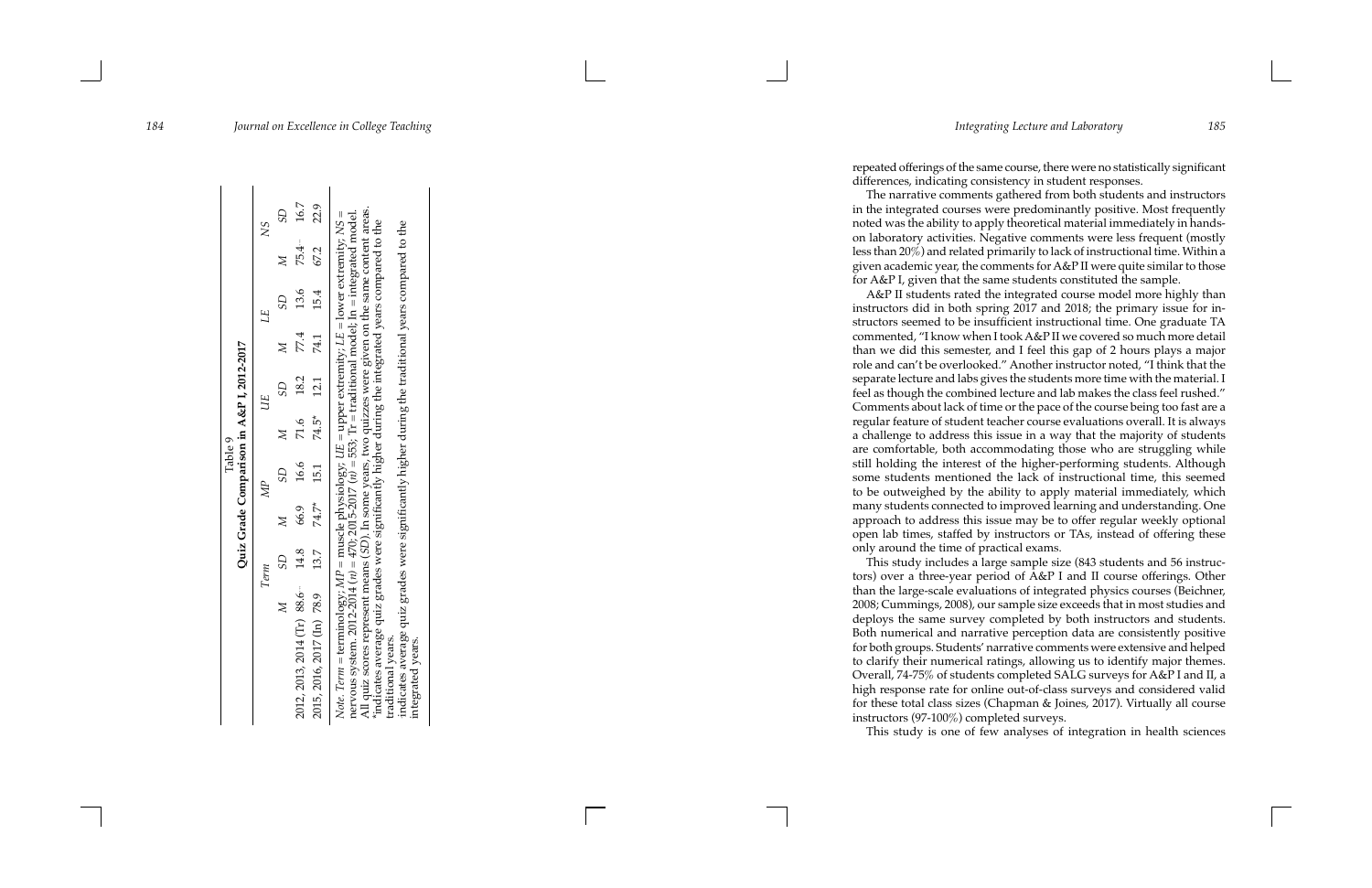courses involving students preparing for careers in the health professions. Lux (2002) noted increased retention rates in an integrated Microbiology course, but did not report on student perceptions. Round and Lom (2015) stated that 24 of 28 students (86%) in Developmental Neurobiology pre ferred a fused course format to the traditional lecture/lab split.

It is possible that some of the positive student reactions to integration were a result of students working with a single instructor for all compo nents of the course, a factor that could be independent of the integrated feature. Ghanat et al. (2018a, b) reported positive student responses to paired scheduling, in which students had the same instructor for both lecture and lab components of electrical engineering courses, although these were scheduled at different times in the traditional manner. They also noted some performance improvements in paired courses. In this study, only 5 of 289 total narrative comments across courses (1.4%) noted having the same instructor for both parts of the course as a noteworthy positive feature of the integrated studio model. This comment was greatly outnumbered by comments on immediate application (33.6% in A&P I; 21.1% in A&P II) and hands-on active learning  $(14\%$  in A&P I; 13.3% in A&P II), features that seemed much more significant to students. While it is possible that in some of their non-specific positive comments students had this feature in mind, it was not articulated in the study results.

A second possible confounding issue may involve positive student re sponse to spending less total time in class. Only 8 of 289 (2.3%) narratives identified less instructional time as a positive, with 3 of these based on the ease of scheduling two 2-hour blocks in comparison to scheduling three hour-long lectures and one 2.5-hour lab. It was much more common to see comments about insufficient lab time, which was considered a negative. A&P I students were experiencing integration for the first time and were not taking other science courses in the same semester; thus, they had no traditional courses for comparison. There were, however, upper-class students in the sample who may have experienced traditional biology and chemistry courses and studio physics.

## *Student Performance*

In the area of performance, we addressed three additional questions: Did integration result in better performance, as measured in several ways? Did the reduction in weekly instructional time have a negative impact on student performance? Did performance improvements in Anatomy and Physiology persist over repeated offerings over time?

The assessment of performance or academic success is complex. York,

Gibson, and Rankin (2015) noted that grades and GPA are the most com mon measures used, in addition to student satisfaction, persistence, and retention, as well as other long-term outcomes such as career success. This study addressed satisfaction through the SALG survey and performance through grades (unsatisfactory grades, practical exams, and quizzes). Additionally, satisfactory/unsatisfactory grades relate to retention and persistence within the major. Students receiving unsatisfactory grades may repeat the course to seek a satisfactory grade (C or better), but they may not move on in the curriculum until they do so. Other students may leave the major and seek a field in which they can be more successful. Our data indicated that rates of unsatisfactory grades were lower, and satisfactory grades higher, in most integrated years, thus allowing more students to continue on in the sequence. The data from A&P I in 2016 were something of an anomaly, with higher withdrawal rates than in 2015 and 2017. The reasons for this are unclear. Other researchers have reported reduced failure rates and increased A, B, and C rates in integrated cours es (Beichner, 2008; Beichner et al., 2007; Burrowes & Nazario, 2008; Lux, 2002). This study reports mixed results on lab practical exams; midterm grades were higher in traditional years in A&P I, but final grades did not differ between models. Interestingly, midterm practical grades in A&P I, though lower in integrated years, increased considerably from the midterm to the final exam in integrated years (an 18% gain) compared to traditional years (a -2% loss). In A&P II, both midterm and final grades were higher in integrated years. Generally, we would expect better per formance in A&P II, because the lower-performing students from A&P I are not taking the class, and all enrolled students have completed one semester of college courses. A&P I quiz grade results were also mixed, with students performing significantly better on muscle physiology and upper extremity content areas in integrated years and significantly better on terminology and nervous system content areas in traditional years, with no difference for lower extremity content areas. In A&P I, quiz content was very consistent across both traditional and integrated years, as were the instructors for the course. Typically, students find the muscle physiology content more challenging than the anatomical content. A&P II in-class quiz grades were not available due to changes in instructor, several of whom were part time and/or taught for only a year or two.

The trend toward course integration began in the physics education community ( Laws, 1991). Student performance is typically assessed using standardized concept-based tests such as the Force Concept Inventory (Hake, 1998 ; Hestenes, Wells, & Swackhamer, 1992). These tests are ad ministered at the beginning (pre) and end (post) of the course, and a gain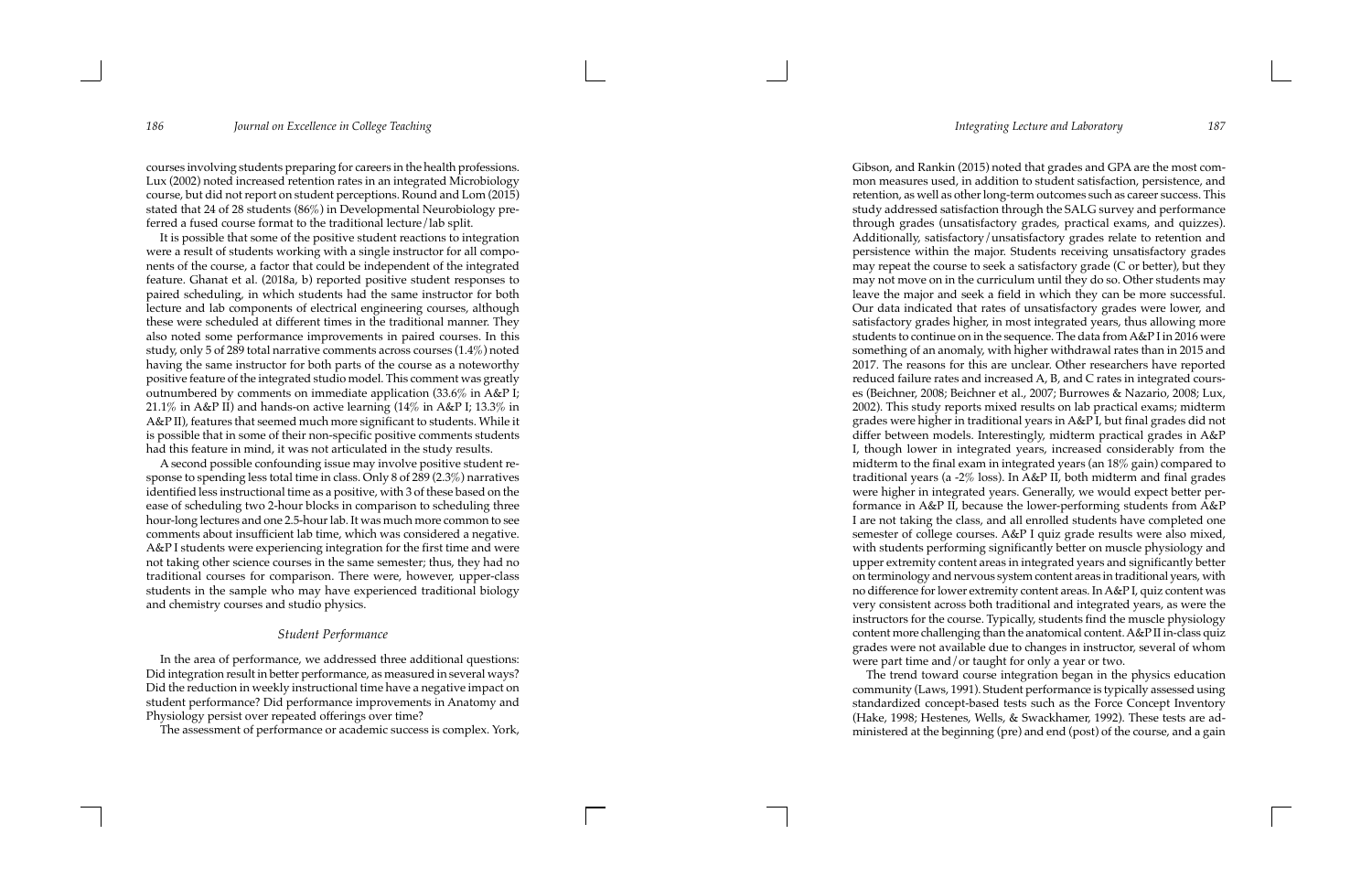factor is calculated and compared between traditional and integrated courses. Many of these studies show increased gains in integrated courses (Beichner, 2008; Cummings, 2008; Gatch, 2010; Hoellwarth et al., 2005; Kohl et al., 2008; Yoder & Cook, 2014). Some other fields have also seen increased gain factors on pre-post concept tests in evolution and ecology (Cummings, 2008) and genetics and evolution (Roy, 2003). In other cases, studies have compared performance on typical course exams. Gok (2011) reported that studio physics student scores on course exams (70% average) were lower than scores for online learning activities, but this finding was not compared to exam scores for traditional courses. Hoellwarth et al. (2005) noted increased concept understanding in studio physics sections, but similar or worse scores on quantitative final exam problems. Burrowes and Nazario (2008) reported higher scores on midterm exams in zoology and botany for students in studio sections. Oliver-Hoyo et al. (2004) not ed better performance by students in studio chemistry sections on two of four course exams and worse performance on the other two exams. It seems that, as in our data, performance improvement was seen most clearly on pre/post standardized concept testing and overall satisfactory course grades, while results on course exams were more mixed. Freeman et al. (2014) noted that concept tests aim to identify misconceptions and typically are assessed for validity and reliability, while course exams de signed by individual instructors tend to emphasize detail mastery and may vary greatly.

In their meta-analysis of 225 studies, Freeman et al. (2014) noted that active learning ". . . engages students in the process of learning through activities and/or discussion in class, as opposed to passively listening to an expert. It emphasizes higher-order thinking and often involves group work" (pp. 8143-8144). Active learning was found to increase student performance in STEM courses when compared with those taught using traditional lecture style, as seen by improved student performance on exams and concept inventories and reduced failure rates in courses that used at least some active learning. In the integrated classroom experience, reduced and shortened periods of didactic presentation are interspersed with laboratory activities and discussion, generally performed in groups, all within the same class period. Thus, the integrated model described here for A&P fits the active learning definition. The students surveyed responded quite positively to the integrated experience; their narrative comments cited the major positive features of the model to be immediately applying course material in hands-on activities, allowing visual and kines thetic interaction, and engaging in group work and discussion. The result was reduced rates of unsatisfactory grades and improved performance

on some assessments. Thus, the results of this study are consistent with the studies analyzed by Freeman et al. (2014).

# *Limitations*

We report that unsatisfactory grade rates were lower in integrated A&P I and II courses across three years. Measuring student performance across different courses is challenging. Grades may be based on different criteria, with different weighting of graded assignments. Some courses rely heavily on content knowledge, while others prioritize skills and abilities. There are no national standardized concept tests for A&P. While we did encourage instructors to administer their own pre/posttests, we found that various factors around the posttests varied so much as to make the results inconclusive. These factors included the time of administration of the posttest, the setting (face-to-face or online), and whether the test score was included in the course grade, thus affecting students' motivation to prepare for the posttest. Additionally, in some cases the test content was altered over the three years. If pre/post testing is to be useful in evaluating student performance in the future, it is crucial to emphasize to instructors the need to standardize these factors across courses and to develop a standard conceptually based test for A&P, rather than designing exams based on detailed recall of basic information.

In a study such as this, each class enrolls a different group of students. Our institution does not require SAT scores for admission, and because high schools vary in their grading profiles, students' entering GPAs may not be comparable. This makes it difficult to assess whether the traditional and integrated year student groups differed in ability.

The demographic distribution of students by class year does differ slightly, by 8-10%, between traditional and integrated years in A&P II, with a higher percentage of upper-class students and a lower percentage of first-year students in integrated years. It is possible that older students with more experience in college may have done better on assessments, which affected the final grade profile. However, first-year students do constitute at least two thirds of the study population in both cases.

There were some differences in the grading schemes between traditional and integrated years, with the weight of quizzes/final exam reduced and the weight of online and writing assessments increased in the integrated years. This may have contributed in some way to the overall course grade differences. The lab practical exams (see Table 8), however, were weighted equally across both models. Clearly, students differ in their abilities, with some excelling in test taking, others in writing, and others in concrete lab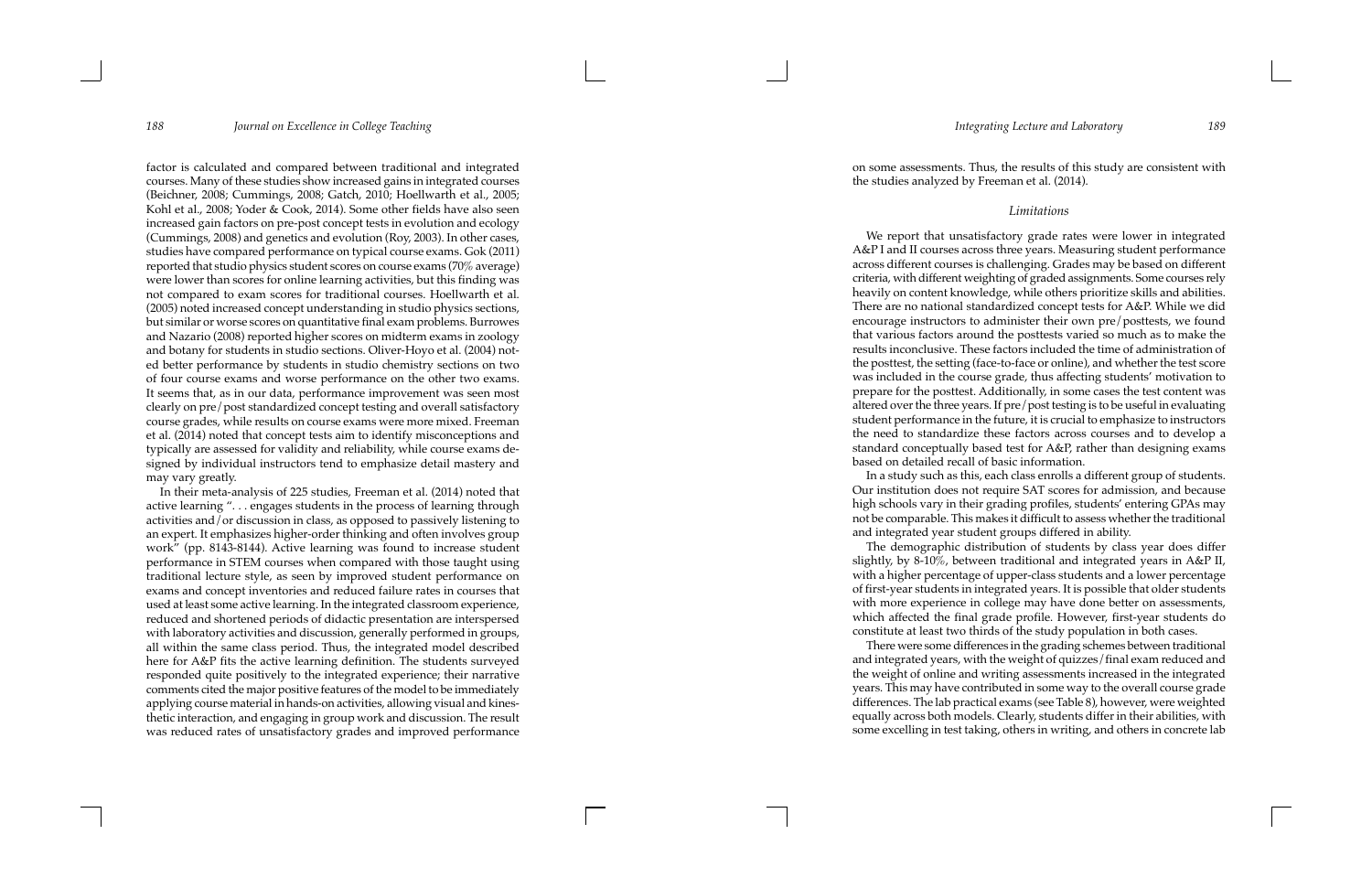activities. The distribution of these types of abilities in different courses may interact with the weighting of different assessments across years, but this is very hard to control for.

There were also differences in this sample with instructor experience with course content, with the mode of implementation of the model, and with the degree to which instructors supported making a pedagogical change. Several instructors had taught A&P for many years, while others were new to the courses. The same variables apply to the graduate TAs. In order to approach consistency, each course had a coordinator who met regularly with instructors. Course materials and activities were common in all sections; exams were similar but not identical. Importantly, these instructor differences did not seem to drastically alter the positive stu dent perceptions and performance in most cases. To make a pedagogical change like lecture/laboratory integration successful, however, attention must be devoted to instructor mentoring and support in order to imple ment the model as consistently as possible within the constraints of the different subject matter. Graduate TA training is also important, because these students may not have experienced integration in their own under graduate careers.

### *Future Directions*

In the future, we hope to investigate the optimum method for evaluating student performance. We plan to focus more on faculty and graduate TA instructor preparation, mentoring, and support so that these instructors can apply the integrated model more efficiently, effectively, and consis tently, thus addressing some of the issues with lack of instructional time. These study results encourage us to continue to integrate these courses and to apply the model to more of the department's courses.

### **References**

- Bailey, C. A., Kingsbury, K., Kulinowski, K., Paradis, J., & Schoonover, R. (2000). An integrated lecture-laboratory environment for general chemistry. *Journal of Chemical Education, 77*(2), 195-199.
- Beichner, R. (2008). *The SCALE-UP Project: A student-centered active learn ing environment for undergraduate programs* (Commissioned Paper for the National Academy of Sciences). Retrieved from https://sites. nationalacademies.org/cs/groups/dbassesite/documents/webpage/ dbasse\_072628.pdf
- Beichner, R. J., Saul, J. M., Abbott, D. S., Morse, J. J., Deardorff, D. L., Allain, R. J., . . . Risley, J. S. (2007). The student-centered activities for large en rollment undergraduate programs (SCALE-UP) project. *Research-Based Reform of University Physics*, *1*(1), 1-39.

Handelsman, J., Ebert-May, D., Beichner, R., Bruns, P., Chang, A., DeHaan, Hestenes, D., Wells, M., & Swackhamer, G. (1992). Force concept inventory.

Burrowes, P., & Nazario, G. (2008). Promoting student learning through integration of lab and lecture. *Journal of College Science Teaching*, *37*(4), 18-23.

Chapman, D. D., & Joines, J. A. (2017). Strategies for increasing response rates for online end-of-course evaluations. *International Journal of Teach ing and Learning in Higher Education, 29*(1), 47-60.

Cummings, K. (2008). The Rensselaer studio model for learning and teaching: What have we learned? In *Proceedings of the National Research Council's Workshop Linking Evidence to Promising Practices in STEM Undergraduate Education.* Washington, DC: National Academies Press. Finn, K., FitzPatrick, K., & Yan, Z. (2017). Integrating lecture and labo ratory in health sciences courses improves student satisfaction and performance. *Journal of College Science Teaching, 47*(1), 66-75.

Freeman, S., Eddy, S. L., McDonough, M., Smith, M. K., Okoroafor, N., Jordt, H., & Wenderoth, M. P. (2014). Active learning increases student performance in science, engineering, and mathematics. *Proceedings of the National Academy of Sciences*, *111*(23), 8410-8415.

Gaffney, J. D., Richards, E., Kustusch, M. B., Ding, L., & Beichner, R. J. (2008). Scaling up education reform. *Journal of College Science Teaching*, *37*(5), 18-23.

Gatch, D. (2010). Restructuring introductory physics by adapting an active learning studio model. *International Journal for the Scholarship of Teaching and Learning*, *4*(2), 1-12.

Ghanat, S. T., Grayson, M., Bubacz, M., & Skenes, K. (2018a, June). *Assessing the influence of lecture/laboratory instructor pairings on student perception and learning outcomes* . Paper presented at the American Society for Engineering Education annual Conference and Exposition, Salt Lake City, UT.

Ghanat, S. T., Grayson, M., Bubacz, M., & Skenes, K. (2018b, March). *Lecture/laboratory instructor pairings—does it make a difference?* Paper presented at the American Society for Engineering Education South eastern Section Conference, Daytona Beach, FL.

Gok, T. (2011). Exploring of students' performances, motivation process es and learning strategies in studio physics. *Latin American Journal of Physics Education*, *5*(1), 154-161.

Hake R. R. (1998). Interactive-engagement versus traditional methods: A six-thousand-student survey of mechanics test data for introductory physics courses. *American Journal of Physics, 66*(1), 64-74.

R., . . . Wood, W. (2004). Scientific teaching. *Science*, *304*(5670), 521-522. *Physics Teacher*, *30*(3), 141-158.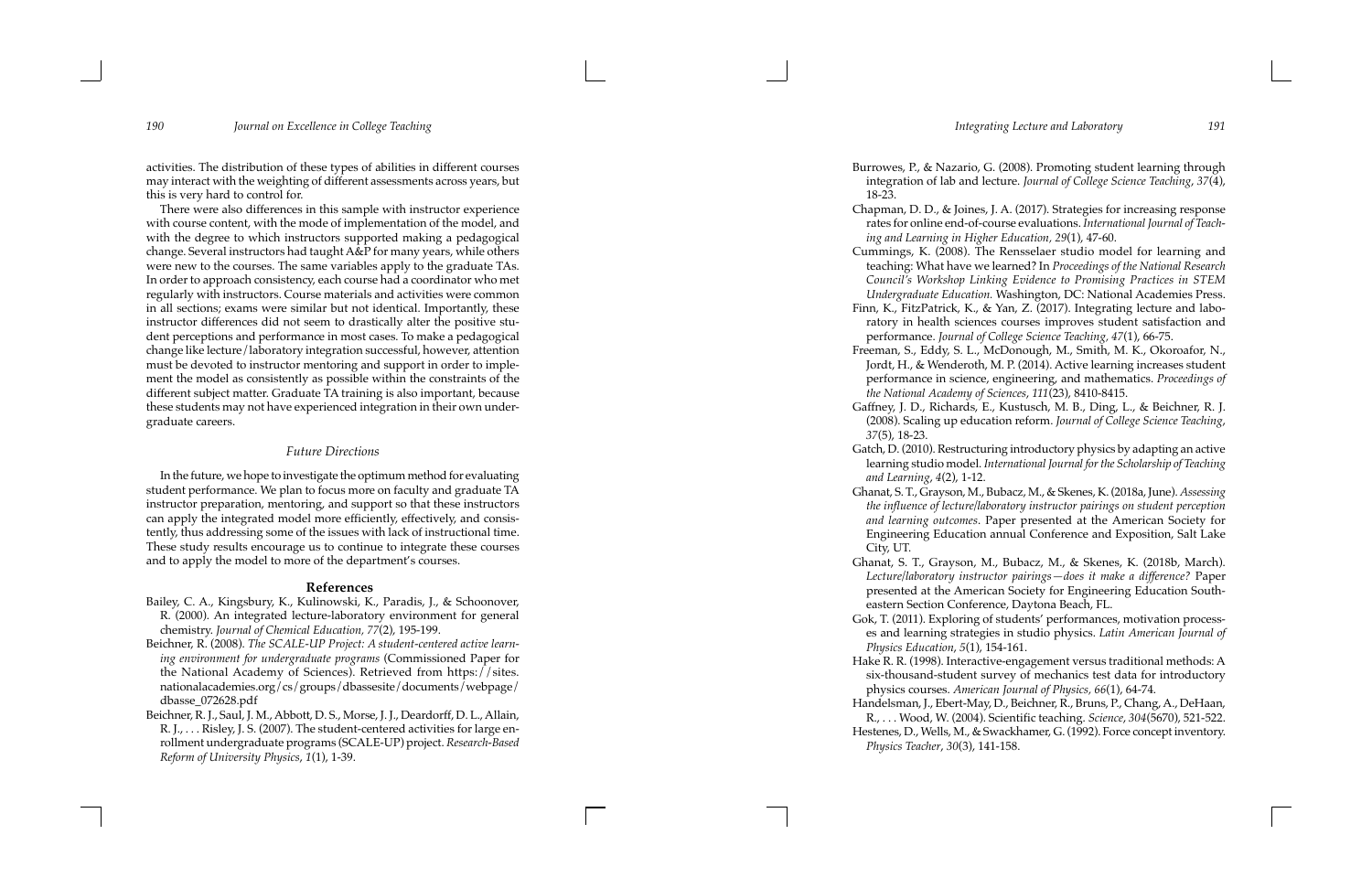- Harris, D. E., Hannum, L., & Gupta, S. (2004). Contributing factors to student success in anatomy & physiology: Lower outside workload & better preparation. *The American Biology Teacher*, *66*(3), 168-175. doi: 10.2307/4451650
- Henderson, C., Beach, A., & Finkelstein, N. (2011). Facilitating change in undergraduate STEM education practices: An analytic review of the literature. *Journal of Research in Science Teaching* , *48*(8), 952-984.
- Hoellwarth, C., Moelter, M. J., & Knight, R. D. (2005). A direct comparison of conceptual learning and problem solving ability in traditional and studio style classrooms. *American Journal of Physics*, *73*(5), 459-462.
- Kohl, P. B., Kuo, H. V., & Ruskell, T. G. (2008). Documenting the conver sion from traditional to studio physics format at the Colorado School of Mines: Process and early results. In C. Henderson, M. Sabella, & L. Hsu (Eds.), *2008 Physics Education Research Conference proceedings* (pp. 135-138) *.*
- Laws, P. W. (1991). Calculus-based physics without lectures. *Physics Today*, *44*(12), 24-31.
- Lux, M. (2002). An activity-based format increased student retention in a community college microbiology course. *Microbiology Education*, *3*(1), 7-11.
- McDaniel, C. N., Lister, B. C., Hanna, M. H., & Roy, H. (2007). Increased learning observed in redesigned introductory biology course that employed web-enhanced, interactive pedagogy. *CBE-Life Sciences Ed ucation*, *6*(3), 243-249.
- McPheron, B. D., Thangaraj, C., & Thomas, C. R. (2017). A mixed learning approach to integrating digital signal processing laboratory exercises into a non-lab junior year DSP course*. Advances in Engineering Educa tion, 6*, 1-24.
- Michael, J. (2007). What makes physiology hard for students to learn? Results of a faculty survey. *Advances in Physiology Education*, *31*(1), 34-40.
- Oliver-Hoyo, M. T., Allen, D. D., Hunt, W. F., Hutson, J., & Pitts, A. (2004). Effects of an active learning environment: Teaching innovations at a Research I institution. *Journal of Chemical Education, 81*(3), 441-448.
- Round, J., & Lom, B. (2015). *In situ* teaching: Fusing labs and lecture in un dergraduate science courses to enhance immersion in scientific research. *The Journal of Undergraduate Neuroscience Education, 13*(3), A206-A214.
- Roy, H. (2003). Studio vs interactive lecture demonstration-effects on student learning. *Bioscene, 29*(1), 3-6.
- Seymour, E., Wiese, D. J, Hunter, A-B., & Daffinrud, S. (2000). *Creating a*  better mousetrap: On-line Student Assessment of Their Learning Gains. Paper presesnted at the National Meetings of American Chemical Society Symposium, San Francisco, CA.

Sturges, D., & Maurer, T. (2013). Allied health students' perceptions of class difficulty: The case of undergraduate human anatomy and physiology classes. *Internet Journal of Allied Health Science and Practice*, *11*, 1-10. Sturges, D., Maurer, T. W., Allen, D., Gatch, D. B., & Shankar, P. (2016). Academic performance in human anatomy and physiology classes: A 2-year study of academic motivation and grade expectation. *Advances in Physiology Education*, *40*, 26-31. Yoder, G., & Cook, J. (2014). Rapid conversion of traditional introductory physics sequences to an activity-based format. *Journal of STEM Educa tion*, *15*(2), 16-23. York, T. T., Gibson, C., & Rankin, S. (2015). Defining and measuring aca demic success. *Practical Assessment, Research and Evaluation*, *20*(5), 1-21.